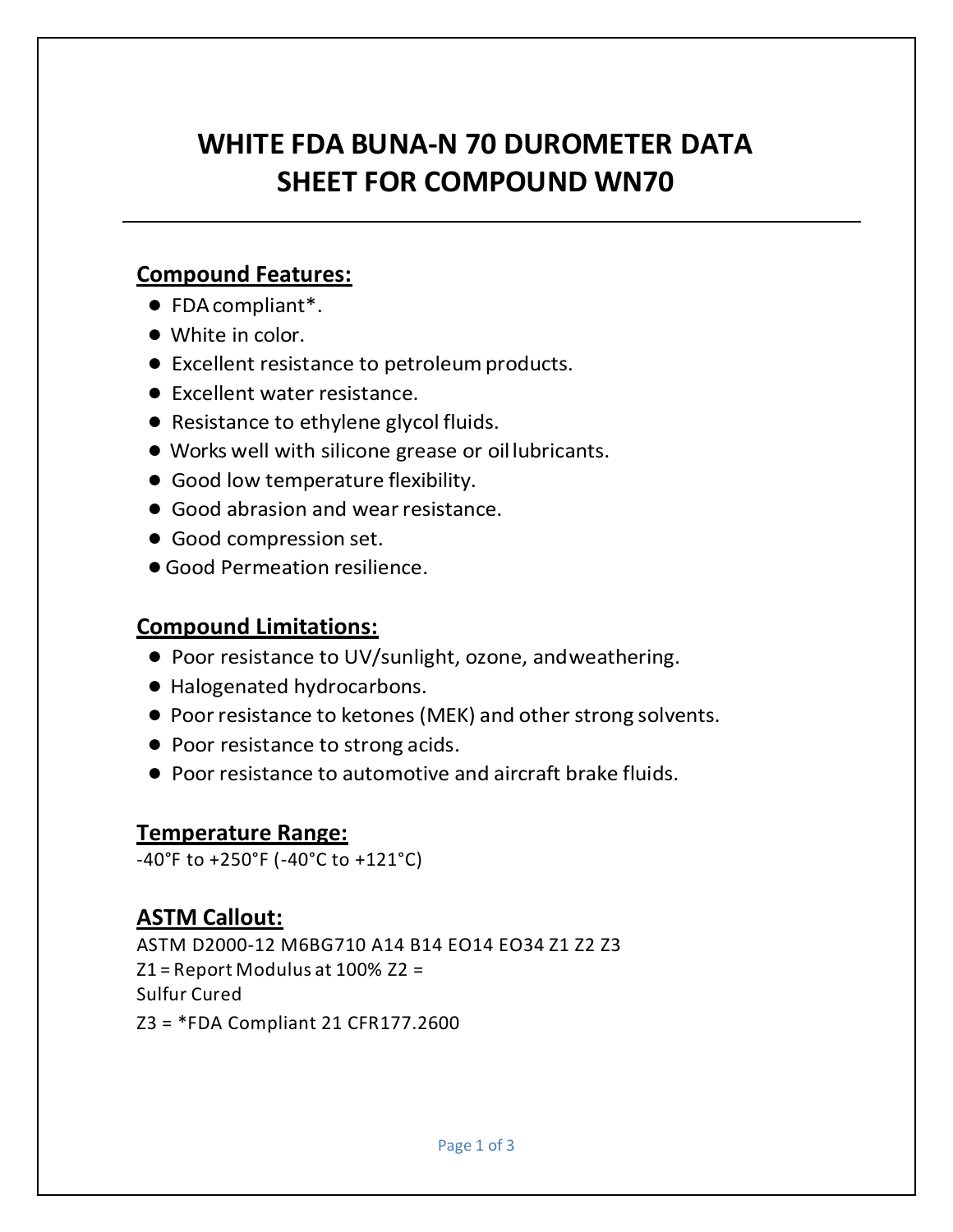| <b>ORIGINAL PROPERTIES</b>   |                |                    |                |               |                          |
|------------------------------|----------------|--------------------|----------------|---------------|--------------------------|
| Properties                   | <b>ASTM</b>    | <b>Test Method</b> | Unit of        | ASTM D2000    | <b>WN70 METRIC</b>       |
|                              | Designation    |                    | Measure        | Specification | <b>Compound Property</b> |
| Durometer                    |                | D2240-10           | <b>Shore A</b> | 70±5          | 72                       |
| <b>Tensile Strength</b>      |                | D412-13            | <b>MPa</b>     | 10 Min        | 11.6                     |
| <b>Elongation Resistance</b> |                | D412-13            | %              | 250           | 412                      |
| <b>Specific Gravity</b>      |                | D297-13            |                | Report        | 1.31                     |
| Modulus at 100%              | 71             | D412-13            | <b>MPa</b>     | Report        | 3.8                      |
| <b>Cure System</b>           | Z <sub>2</sub> | ۰                  |                | ۰             | Sulfur                   |

| <b>HEAT AGE</b>                |             |                                     |         |               |                          |
|--------------------------------|-------------|-------------------------------------|---------|---------------|--------------------------|
| Properties                     | ASTM        | <b>Test Method</b>                  | Unit of | ASTM D2000    | <b>WN70 METRIC</b>       |
|                                | Designation |                                     | Measure | Specification | <b>Compound Property</b> |
| <b>Durometer Change</b>        |             | Shore A<br><b>ASTM D573-10</b><br>% |         | ±15           | $+5$                     |
| <b>Tensile Strength Change</b> |             |                                     | $-20$   | -5            |                          |
| <b>Elongation Resistance</b>   |             | 70 Hours<br>@ 100°C                 | %       |               |                          |
| Change                         |             |                                     |         | $-40$         | $-15$                    |

| COMPRESSION SET            |             |                                            |         |                   |                          |
|----------------------------|-------------|--------------------------------------------|---------|-------------------|--------------------------|
| <b>Properties</b>          | <b>ASTM</b> | <b>Test Method</b>                         | Unit of | <b>ASTM D2000</b> | <b>WN70 METRIC</b>       |
|                            | Designation |                                            | Measure | Specification     | <b>Compound Property</b> |
| <b>Original Deflection</b> | <b>B14</b>  | <b>ASTM D395-08</b><br>22 Hours<br>@ 100°C | %       | 50 Max            | 20                       |

| <b>IRM901 OIL RESISTANCE</b>   |                    |                      |                |                   |                          |
|--------------------------------|--------------------|----------------------|----------------|-------------------|--------------------------|
| Properties                     | <b>ASTM</b>        | <b>Test Method</b>   | Unit of        | <b>ASTM D2000</b> | <b>WN70 METRIC</b>       |
|                                | <b>Designation</b> |                      | Measure        | Specification     | <b>Compound Property</b> |
| <b>Durometer Change</b>        |                    |                      | <b>Shore A</b> | $-5$ to $+15$     | $+5$                     |
| <b>Tensile Strength Change</b> |                    | <b>ASTM D471-12A</b> | %              | $-25$             | $+5$                     |
| <b>Elongation Resistance</b>   | <b>EO14</b>        | 70 Hours             | %              | $-45$             | -5                       |
| Change                         |                    | @ 100°C              |                |                   |                          |
| Change in Volume               |                    |                      | %              | $-10$ to $+5$     | -b                       |

| RIM903 OIL RESISTANCE        |             |                      |               |                   |                          |
|------------------------------|-------------|----------------------|---------------|-------------------|--------------------------|
| Properties                   | <b>ASTM</b> | <b>Test Method</b>   | Unit of       | <b>ASTM D2000</b> | <b>WN70 METRIC</b>       |
|                              | Designation |                      | Measure       | Specification     | <b>Compound Property</b> |
| <b>Durometer Change</b>      |             |                      | Shore A       | $0$ to $-20$      | +6                       |
| Tensile Strength Change      |             | <b>ASTM D471-12A</b> | %             | -5                | -5                       |
| <b>Elongation Resistance</b> | <b>EO34</b> | 70 Hours             | $\frac{9}{6}$ | $-26$             | $-26$                    |
| Change                       |             | @ 100°C              |               |                   |                          |
| Change in Volume             |             |                      | %             | 0 to $+35$        | $+15$                    |

Information within is believed to be accurate and reliable. However, SSP Manufacturing, Inc. makes no warranty, expressed or implied, that parts supplied in this material will perform satisfactorily in specific applications. It's the customer's responsibility to evaluate the material prior to use.